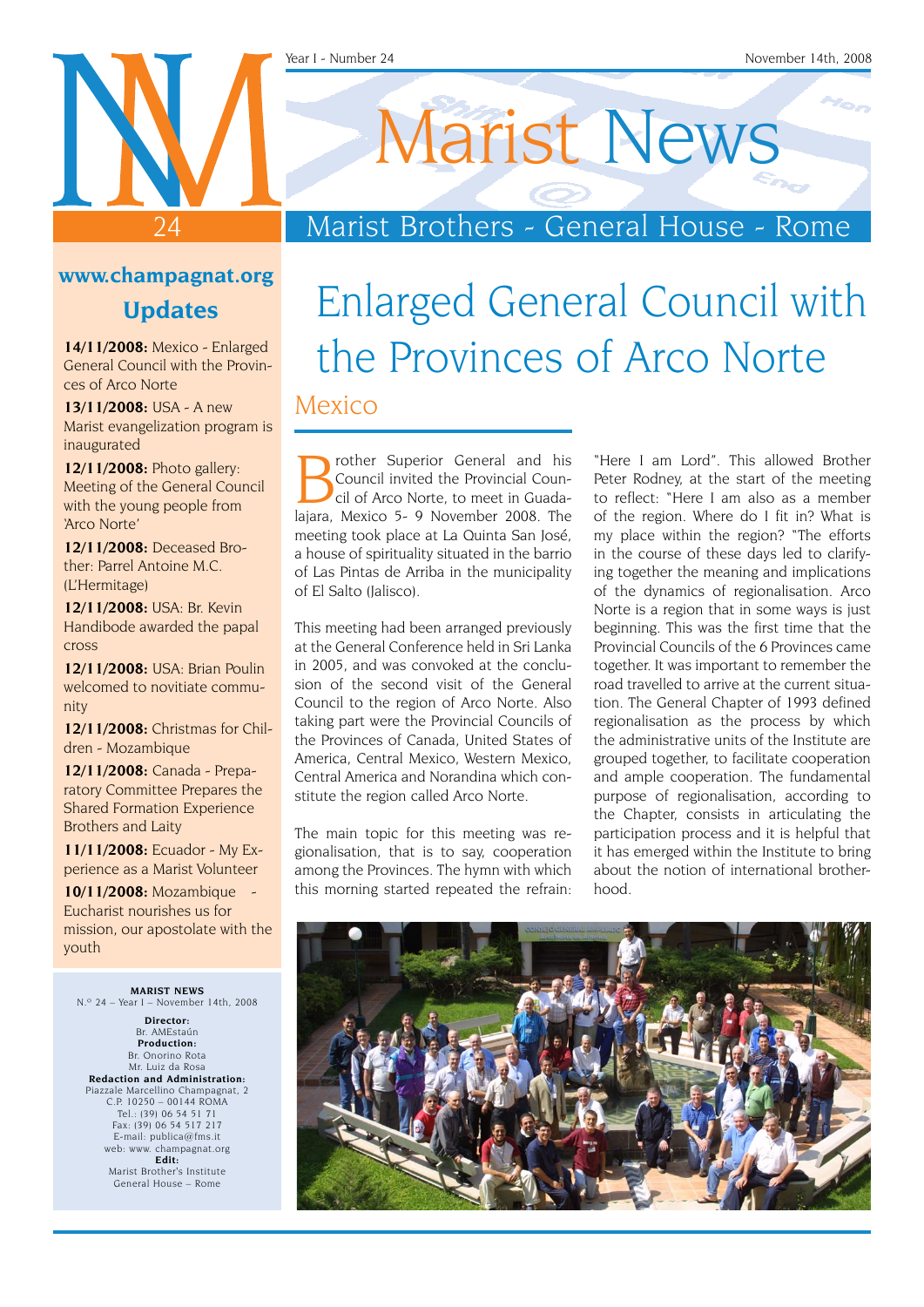# My Experience as a Marist Volunteer in Ecuador

Agapito Gómez - Colombia

You are reading a personal docu-<br>
ment that I desire to share with<br>
you. First, a brief introduction on<br>
the significance of this project; second-Tou are reading a personal document that I desire to share with you. First, a brief introduction on ly, my experience as an FMS volunteer. That is, an experience of hopefulness for the First Peoples of the Ama-zonian region of Ecuador. The school bearing the name "Colegio Intercultural Bilingüe Fiscomisiona Abya Yala," lies in the countryside outside of Lago Agrio, in the Sucumbíos Province of Ecuator.

To explain the name: "Intercultural" – because five different indigenous communities are found at the school: Kichwa, Siona, Secoya, Cofán and Shuar. Each community has its own identity, culture, language, customs and rituals. "Bilingüe" – because it preserves the importance of original languages, along with Spanish and English. "Fiscomisional" because the project receives support from the national government of Equator ("fisco") and from the Catholic Church ("misional"). Then the school's official name of "Abya Yala," coming from the Cuna community who inhabited Panama before 1492. In the Cuna tongue the words mean "new land, good land." In light of such an ideal, neither cultures nor languages constitute a barrier. On the contrary, fraternity and hope have become its trademark. Yes, it must be said that to live the experience is easier than putting it into words. Words cannot ex-



plain clearly the fulfillment of this ideal and the embodying of this hope – this hope that has been "our apostolate" - saying "our" because with Catalina Bedoya from Manizales, Colombia I share this work, this challenge: in the star-filled nights, accompanied with the rich scent of forest and field, working together during the day which begins pleasantly at 4:45 A.M. and comes to a close at 10:30 P.M. when we enjoy a glass of Fiorvanti soda.

There in Abya Yala: five colors (the yellow, blue and red of the national flag; white as symbol of peace and fraternity; green for the Pachamama forest); five cultures (Shuar, Cofán, Kichwa, Siona and Secoya); five countries (Chile, Spain, Mexico, Ecuador and Colombia) the countries of the lay volunteers, and of the members of the religious communities which support the project; five languages (Paicoca, A´ingae, Kichwa, Shuar and Spanish); but one only goal which we all share as Marists: "to keep Champagnat's dream ablaze in today's world." We share our lives with the local children whose faces are filled with innocent affection, with joy and harmless impudence, with gratitude and simplicity. They are children whose hands are rough from the scars left by the machetes they handle expertly, and from the thorns which "Pachamam" (Mother Earth) has placed along their paths. They are children with a single, pure heart that cries out into the world, "We are here and we really do exist!"

They are children who bear witness to the world that self-forgetfulness expressed in one's daily toil is worthwhile if one is making a dream come true. It happened to me at one of the young people's Easter celebrations in Cali, Colombia when hearing about the experience of former volunteers Cristian Valencia and Jenny.

Something inside of me urged me to do what they had done. Some powerful force drove me to share with Brother Leonardo the wish which was taking shape inside me. I asked him to let me bring the dream to reality . . . and to do so quickly. I spent months filled with expectation and anxiety. The expectations arose because I would have to go to a foreign country, a different culture, among people I would not know. The anxiety surfaced when I began to realize that I would have to live apart from my family and my university friends. But, as I said . . . no question of retreating, no regrets. Then August 2007, my birthday, rolled around. With many others at my side I set out towards the dream which lay within me.

The rich scent of the tropical forest, full of papaya and sugar cane; how can one describe the bright plumage of the toucans and the chattering of the monkeys which greet us each morning? Our dream unfolds in the quotidian events of the classroom, amidst books and tests. We share life with the little heroes who have won over our hearts. They have even enabled us to revise our ideas as to what life is all about. Happiness does not life in the things we possess, but rather in the self-forgetfulness which enables us to perceive the loving countenance of the Creator, and permits to become the kindness of God reaching out to our neighbor, our brother, our sister.

I cannot imagine that my father's illness has called me back from my dream and so necessitated a retrograde step. Everything unfolded in a sigh, in the blinking of an eye. Now, if someone were to ask me, "Do you want to re-live the experience?" I would give a straightforward "Yes" without a moment's delay, like the "Fiat" of our Good Mother.

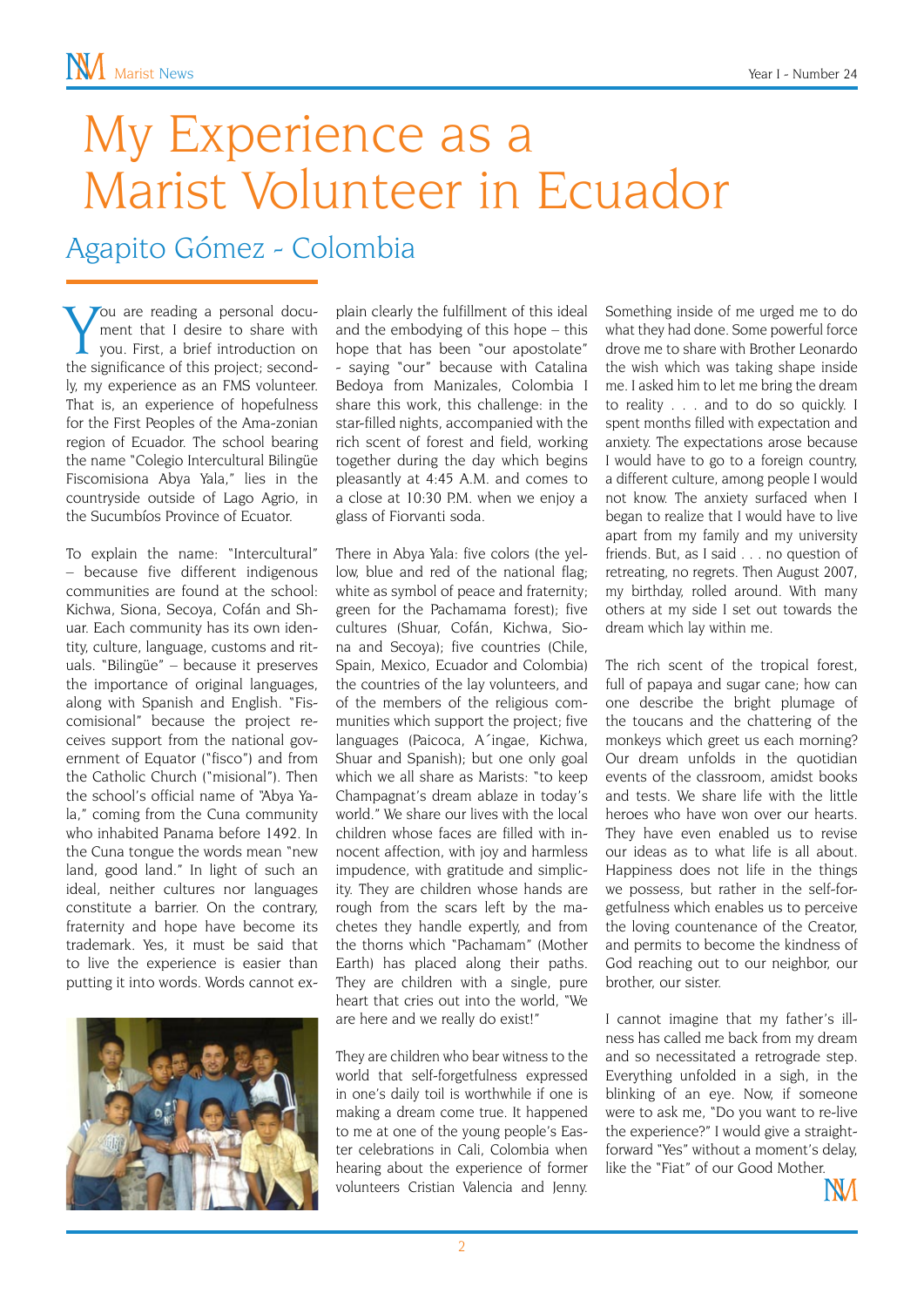# Creating New Experiences for Sharing the Journey!

Preparatory Committee Prepares the Shared Formation Experience Brothers and Laity

OA warm, communal spirit was<br>the main highlight of a committee<br>meeting held in Montreal, Cana-<br>da, October 20-24, 2008, in order to oA warm, communal spirit was the main highlight of a committee meeting held in Montreal, Canaprepare a formation experience which will involve both Brothers and laity. The committee members are: Brothers Teofilo Minga (Secretary, Religious Life Commission), Bernard Régis (Hermitage), Pau Fornells (Director of the Laity Bureau), Mr. Tony Clarke (Australia), Mr. Robert Giguère (Canada), Miss Linda Corbeil (Canada). The committee's task is to work up a detailed plan, and then to put the plan into action at the formation experience which will take place from April 26 to May 17, 2009 at Saint-Paul-Trois-Châteaux, France.

For one week, the committee worked on planning the formation experience which targets Brothers and lay people of English and French language. It is worth noting that a similar experience - for speakers of Spanish and speakers of Portuguese - took place in Equador's capital, Quito, in July 2008, with a mixed, Brother-laity membership.

About twenty Brothers and lay people will join in this first Anglophone experience, one which aims at creating together a new path to enrich the Marist mission around the world. In order to accomplish such an aim, the participants will be invited to create a community which, in its turn, may assist the members in taking a look at various themes and in grasping and deepening some of the relevant subtleties. The preparatory committee has prepared material on each of the themes and has set up a schedule of three week's duration. The following are the central topics of the experience:

#### **Faith**

- \* One's personal relation to God
- \* Marist spirituality

#### **Vocation**

- \* One's specific identity
- \* Our shared Marist identity

#### **Relating to others**

\* One's experience of relating to others

\* The Marist experience in communion with the Church

#### **Mission**

- \* Personal experiences of mission
- \* Our shared mission

#### **Formation**

\* One's own formation plan

\* Formation plans within my Province and my Region



We feel that this innovative experience will serve to create life-giving communities which will become signs of a renewal based on charismatic elements. Enriched by the shared experience of life, spirituality and mission, we hope to prepare the participants in such a way as to enable them to create similar experiences in their own Province and Region. We hope too that the experience will give birth to a new community of formators.

The new experience within the Marist Brothers' Institute aims at creating a space and a time suitable for Brothers and lay people to share in common and to build Marist life together. In such togetherness, and by placing Jesus at the center of our lives, we will be able to discern the path along which he is leading us.

NМ

### 75 Years of FMS Presence in Cordoba, Spain



The Marist Brothers came to the Spanish city of Cordoba in l933. On October 4 of the same year they found in one of the city's buildings an empty ground-floor which they converted into the semblance of a school. In June, at the end of the scholastic year, about thirty students were enrolled in the school, and three

Brothers were looking after the establishment. The times were not very auspicious for religious schools in Spain. At the start of the academic year in the City of the Caliphs (as Toledo is known), the school name became "Cervantes" in order to keep the designation free of religious overtones. NМ